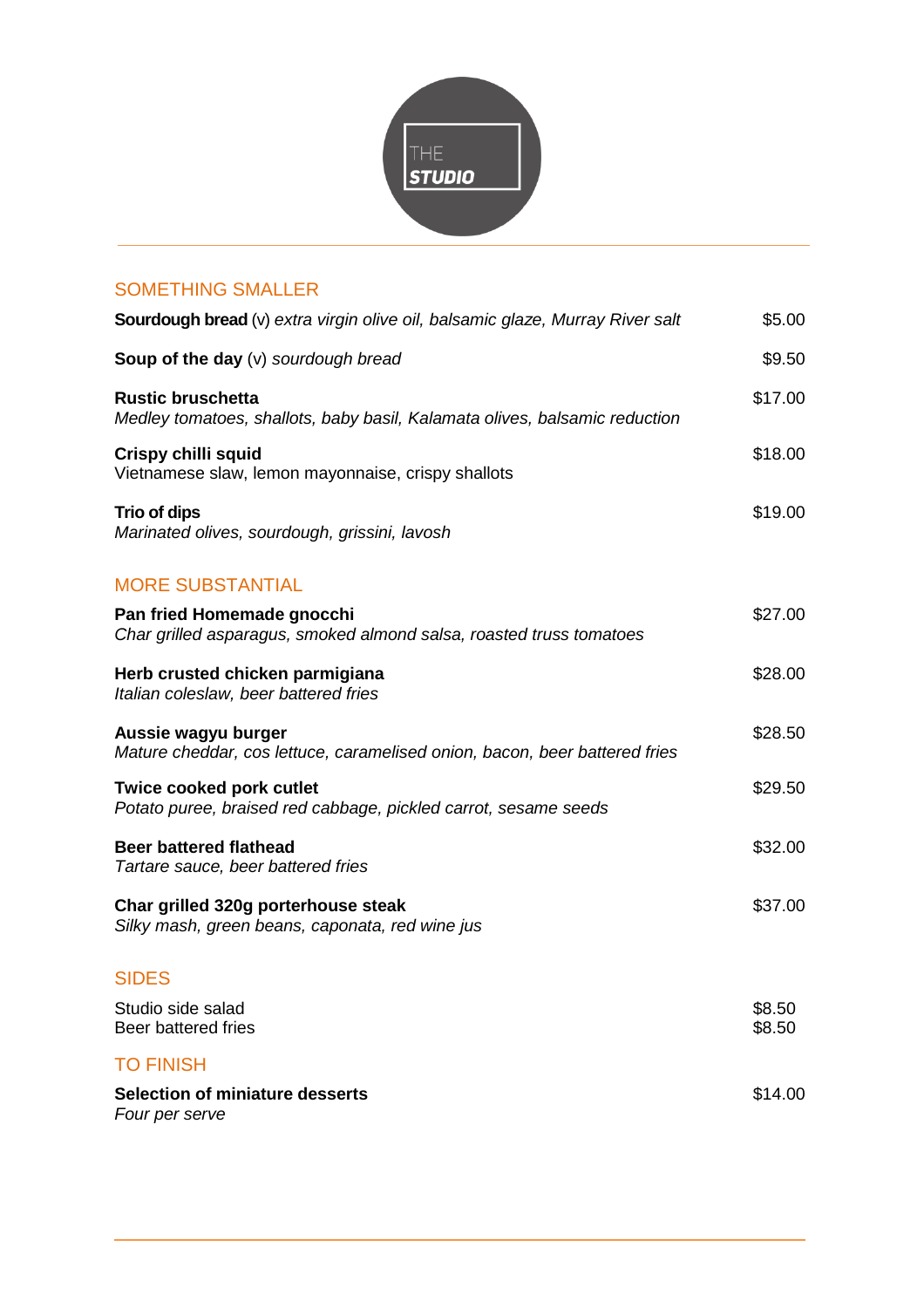

| <b>SPARKLING</b>                                                                    | <b>GLASS</b> | <b>BOTTLE</b> |
|-------------------------------------------------------------------------------------|--------------|---------------|
| Wolf Blass Bilyara Sparkling<br>South Eastern Australia                             | \$11.00      | \$46.00       |
| <b>WHITES</b>                                                                       | <b>GLASS</b> | <b>BOTTLE</b> |
| Hartog's Plate Sauvignon Blanc Semillon<br>Western Australia                        | \$10.00      | \$46.00       |
| Wolf Blass Bilyara Chardonnay<br>South Eastern Australia                            | \$11.00      | \$48.00       |
| T'Gallant Juliet Pinot Grigio<br>South Eastern Victoria                             |              | \$50.00       |
| Penfolds Koonunga Hill Autumn Riesling<br>South Australia                           |              | \$50.00       |
| St Hubert's 'The Stag' Chardonnay<br>Yarra Valley, VIC                              |              | \$53.00       |
| 821 South Sauvignon Blanc<br>Marlborough, NZ                                        |              | \$58.00       |
| <b>REDS</b>                                                                         | <b>GLASS</b> | <b>BOTTLE</b> |
| Hartog's Plate Cabernet Merlot<br>Western Australia                                 | \$10.00      | \$46.00       |
| Wolf Blass Bilyara Shiraz<br>South Eastern Australia                                | \$11.00      | \$48.00       |
| Cape Schanck by T'Gallant Pinot Noir<br>South Eastern Victoria                      |              | \$57.00       |
| Wynns Coonawarra Estate 'The Gables'<br>Cabernet Sauvignon Shiraz<br>Coonawarra, SA |              | \$67.00       |
| Saltram 1859 Shiraz<br>Barossa Valley, SA                                           |              | \$72.00       |